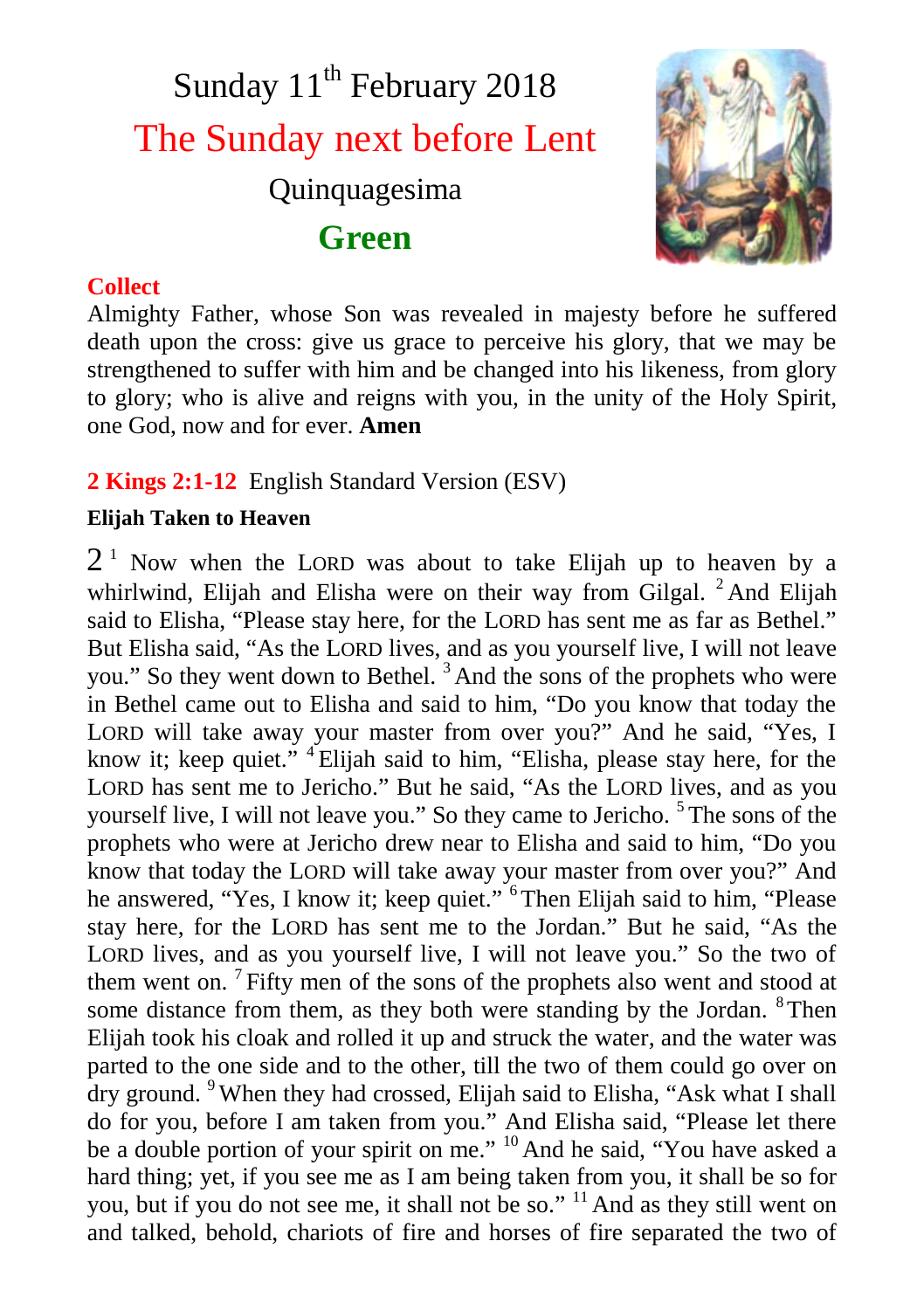them. And Elijah went up by a whirlwind into heaven. <sup>12</sup> And Elisha saw it and he cried, "My father, my father! The chariots of Israel and its horsemen!" And he saw him no more. Then he took hold of his own clothes and tore them in two pieces. <sup>13</sup> And he took up the cloak of Elijah that had fallen from him and went back and stood on the bank of the Jordan.

**COMMENT:** This story of Elijah's passing his role as the leading prophet of Israel his time to his disciple, Elisha, has the markings of a heroic folktale preserved as oral history. It even has an element of a ballad about it. The story tells of the journey for Gilgal to Bethel and on to Jericho where the two prophets miraculously crossed the Jordan and Elijah ascended in a whirlwind. Elisha's refusal to stay at either Gilgal or Bethel ultimately gained its reward as he finally witnessed Elijah's ascension. Elijah's repeated rejection of Elijah's instructions sounds very much like the refrain of a minstrel's song. So does Elisha's instructions to the company of prophets the two meet at each holy site. The most likely location is about seven miles north of Bethel, a shrine in the central mountains north of Jerusalem. Bethel, of course, was famous in Israelite religious history as the place where centuries earlier the patriarch Jacob had his dream and received a renewal of the divine covenant made with his father Isaac and grandfather Abraham (Genesis 28). By the time of Elijah and Elisha in the 9th century BC, both Gilgal and Bethel had become the location of prophetic guilds associated with these spiritual leaders of Israel's God in their struggle against the syncretist tendencies of monarchs such as Ahab and Jezebel. It was members of these guilds who followed Elijah and Elisha on their journey. The miraculous crossing of the Jordan River (verse 8) also recalls the story of Moses leading the Israelites across the Red Sea. At first, Elijah divided the waters so that he and Elisha could cross over on dry ground, but eastward bound. In verse 14, having seen Elijah ascend in a chariot of fire, Elisha repeated the same miracle crossing, returning to the west side of the river bearing Elijah's mantle. As it stands now, the whole story shows that the spiritual gifts Elisha inherited were the same as those of his predecessor and in the same prophetic and covenantal tradition as Moses and the patriarchs.

## **Mark 9:2-9** English Standard Version (ESV)

#### **The Transfiguration**

 $9<sup>2</sup>$  And after six days Jesus took with him Peter and James and John, and led them up a high mountain by themselves. And he was transfigured before them,  $3$  and his clothes became radiant, intensely white, as no one<sup>[a]</sup> on earth could bleach them. <sup>4</sup> And there appeared to them Elijah with Moses, and they were talking with Jesus. <sup>5</sup> And Peter said to Jesus, "Rabbi, <sup>[b]</sup> it is good that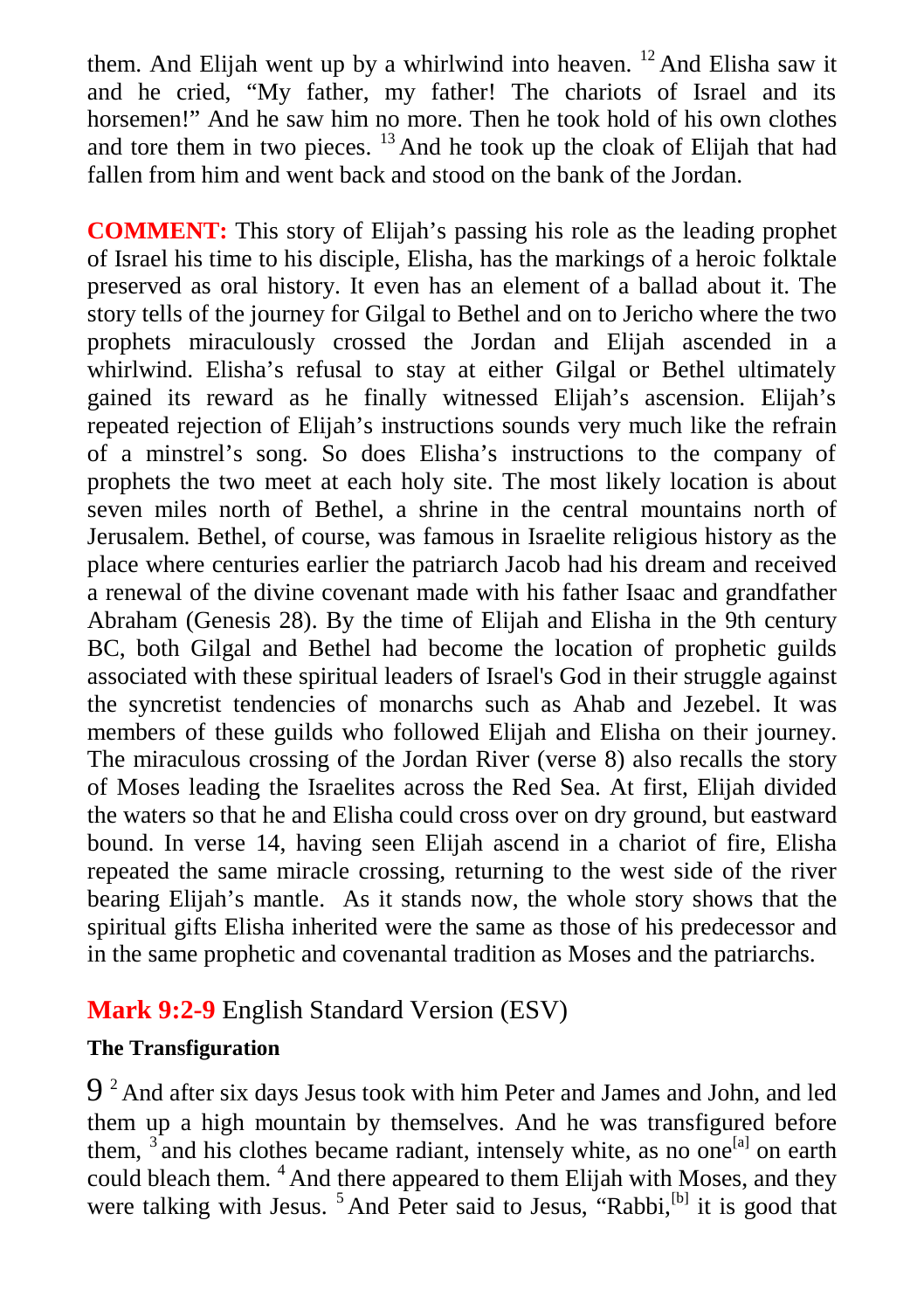we are here. Let us make three tents, one for you and one for Moses and one for Elijah." <sup>6</sup> For he did not know what to say, for they were terrified. <sup>7</sup> And a cloud overshadowed them, and a voice came out of the cloud, "This is my beloved Son;<sup>[c]</sup> listen to him." <sup>8</sup> And suddenly, looking around, they no longer saw anyone with them but Jesus only. <sup>9</sup> And as they were coming down the mountain, he charged them to tell no one what they had seen, until the Son of Man had risen from the dead.

**Footnotes:** a. Mark 9:3 Greek *launderer* (*gnapheus*). b. Mark 9:5 *Rabbi* means *my teacher*, or *my master*. c. Mark 9:7 Or *my Son, my* (or *the*) *Beloved*.

**COMMENT:** Immediately after Peter's confession that Jesus is the Messiah/Christ, Mark tells of Jesus' transfiguration to show that Jesus stands in the historic prophetic tradition of Moses and Elijah. This continuity of ancient Israel's faith and the church in Rome for which Mark was writing said to both Jew and Gentile Christians that they belong to the same faith tradition. The same God who had covenanted with Israel and inspired the prophets had now fully realised through Jesus Christ God's magnificent purpose of salvation designed before the creation of the universe. About AD140, Papias, Bishop of Hierapolis, reported that Mark had committed to writing what he remembered of Peter's recollections of Jesus. This pericope (Scripture selection) could well have been one of those recollections. While it does have the sense of immediacy found in an eyewitness account, it also has literary qualities in that it fulfils the intent of Mark's gospel of identifying exactly who Jesus is. There is, however, an unmistakable difference from Peter's confession. The voice from the cloud not only confirmed Peter's confession but recalled the voice of God speaking to Moses on Mount Sinai in Exodus 19:7-25. Mark undoubtedly wanted his audience to make that connection. Jesus being transfigured and having his clothes become dazzling white also made another significant connection with the Jewish tradition. The shekinah of the LORD, a word used in rabbinic writings but not in the Old Testament, expressed divine imminence or universal presence. The word literally meant "that which dwells" and clearly designated the LORD's dwelling on earth as in heaven. This spiritual manifestation of the divine presence had a close association with the OT term "the glory of the Lord" represented by dazzling light. Accordingly, the temple in Jerusalem had been built facing eastward so that the brilliance of the rising sun would filled the holy precincts at the hour of the morning sacrifice. In the Corinthians reference above, Paul also saw "a light from heaven, brighter than the sun" (Acts 26:12-18; cf. 9:3-9; 22:6-11). So also did the shepherds in Luke 2:9. Wherever it appeared in the apostolic record, this phenomenon reiterated both divine presence and the element of continuity between the Old and New Testaments.